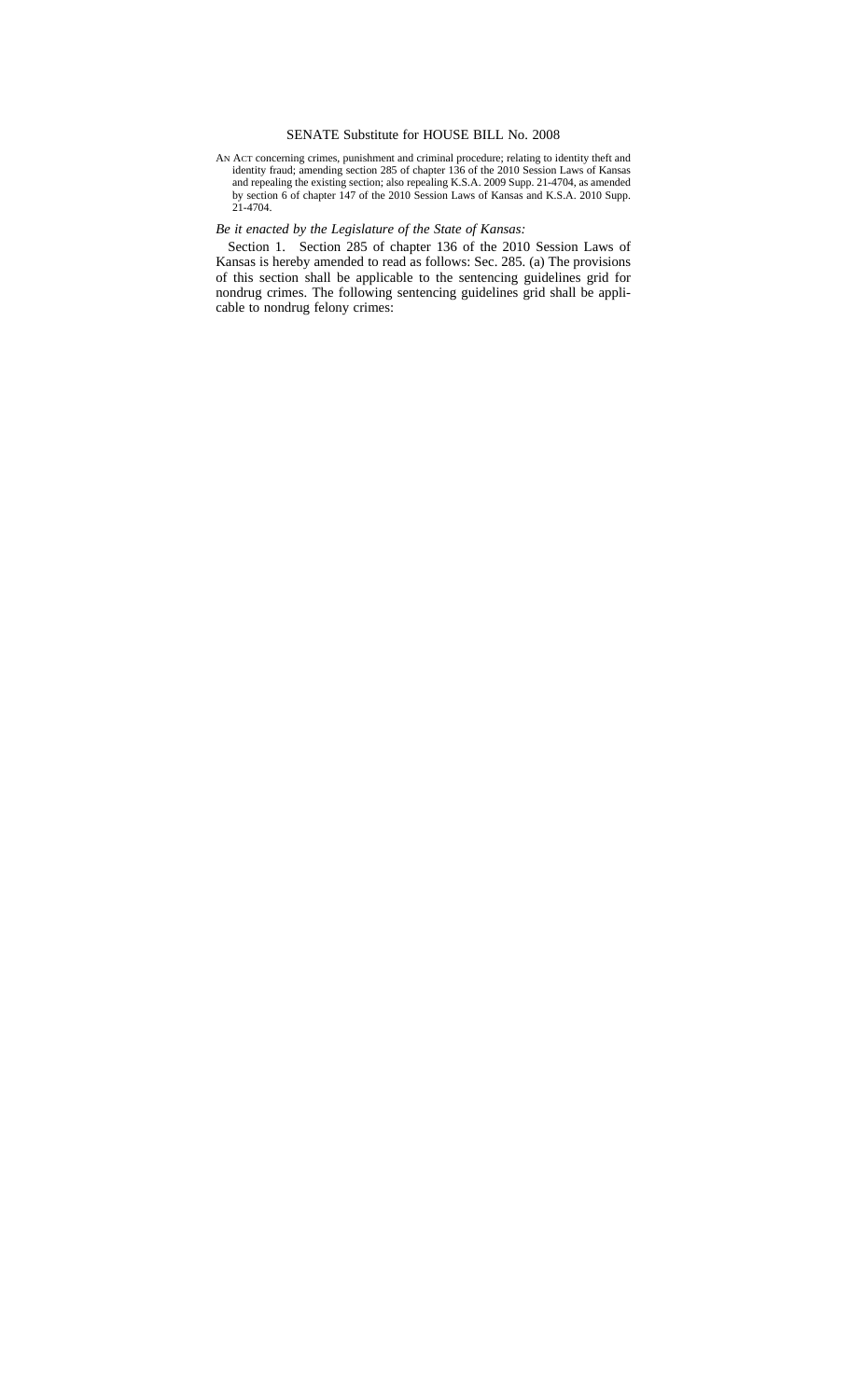| Category          | Ą                                                         |                            |                | $\mathbf{r}$                    |                | $\cup$                                |                  | $\overline{\phantom{0}}$ |                  |          | $\boxed{\mathbf{r}}$                                                                         |                                   | 国                          |               |          | ن                   |                                 | Ξ                             |                 |                |                          |          |
|-------------------|-----------------------------------------------------------|----------------------------|----------------|---------------------------------|----------------|---------------------------------------|------------------|--------------------------|------------------|----------|----------------------------------------------------------------------------------------------|-----------------------------------|----------------------------|---------------|----------|---------------------|---------------------------------|-------------------------------|-----------------|----------------|--------------------------|----------|
| Severity<br>Level | $3 +$<br>Person<br>Felonies                               |                            |                | 2<br>Person<br>Felonies         |                | 1 Person &<br>1 Nonperson<br>Felonies |                  | Person<br>Felony         |                  |          | $\begin{array}{c} 3+ \\ \textbf{N} \text{onperson} \\ \textbf{F} \text{elonies} \end{array}$ |                                   | Nonperson<br>Felonies<br>Ν |               |          | Nonperson<br>Felony |                                 | Misdemeanors<br>$\frac{1}{2}$ |                 |                | Misdemeanor<br>No Record |          |
|                   | 620<br>653                                                | 592                        | 618            | 554<br>586                      | 285            | 258<br>272                            | 267              | 253                      | 240              | 246      | 221<br>234                                                                                   | 226                               | 214                        | 203           | 203      | 195                 | 186<br>184                      | 176                           | 166             | 165            | 155                      | 147      |
| Π                 | 467<br>493                                                | 442                        | 460            | 416<br>438                      | 216            | 194<br>205                            | 200              | <b>P61</b>               | $\overline{181}$ | 184      | 165<br>174                                                                                   | 168                               | 160                        | 152           | 154      | 146                 | 138<br>138                      | $\Xi$                         | 123             | 123            | $\overline{117}$         | 109      |
| Ħ                 | 233<br>247                                                | 221                        | 228            | 206<br>216                      | 107            | 96<br>102                             | $\overline{100}$ | ¥,                       | 89               | 92       | 29<br>88                                                                                     | 83                                | 79                         | $\sharp$      | 77       | 72                  | $\overline{r}$<br>$\frac{8}{2}$ | 8                             | 5               | $\overline{6}$ | 59                       | 55       |
| È                 | 162<br>172                                                | 154                        | 162            | $\overline{4}$<br>154           | 75             | $\frac{8}{5}$<br>$\overline{r}$       | 3                | 8                        | $\mathcal{O}$    | 2        | 57<br>8                                                                                      | $\sqrt{2}$                        | 56                         | 52            | 25       | $50\,$              | 48<br>47                        | 45                            | $\overline{42}$ | 43             | $\pm$                    | 38       |
| Þ                 | 130<br>136                                                | 122                        | 128            | $\overline{1}$<br>20            | 3              | 53<br>57                              | 55               | 25                       | 50               | 51       | $\frac{6}{5}$<br>$\frac{49}{5}$                                                              | 47                                | $\frac{4}{4}$              | $\frac{4}{3}$ | 43       | $\frac{1}{4}$       | 38                              |                               |                 |                |                          |          |
| VI                | 43<br>46                                                  | $\overline{a}$             | $\frac{4}{3}$  | 37<br>$\overline{3}$            | 38             | $\frac{4}{3}$<br>36                   | 36               | $\frac{4}{3}$            | 32               | 32       | $\approx$                                                                                    | $\mathfrak{S}$<br>$^{28}$         | 27                         | 25            |          |                     |                                 | $\Omega$                      | $\overline{9}$  | Σ              | $\overline{18}$          | 17       |
| hП                | 32<br>34                                                  | $\boldsymbol{\mathcal{S}}$ | $\Xi$          | 27<br>$_{29}$                   | 67             | 25<br>27                              | $0\overline{z}$  | $\overline{z}$           | 22               | 23       | $\overline{21}$                                                                              | $\overline{9}$<br>$\overline{19}$ | $\overline{18}$            | 17            |          | $\overline{16}$     | $\overline{4}$<br>15            | 13                            | $\overline{2}$  | 13             | $\overline{2}$           | $\equiv$ |
| VШ                | $\overline{z}$<br>23                                      | $\overline{9}$             | $\approx$      | $\frac{8}{2}$<br>$\overline{a}$ | $\overline{9}$ | $\overline{17}$<br>$\overline{18}$    | $\overline{17}$  | $\overline{16}$          | $\overline{15}$  | 15       | $\overline{1}$                                                                               | $\overline{13}$<br>$\frac{3}{2}$  | $\overline{2}$             | $\equiv$      | $\equiv$ | $\overline{a}$      | $\equiv$<br>$\circ$             | $\overline{10}$               | $\circ$         | $\circ$        | $\infty$                 |          |
| N                 | $\geq$<br>$\overline{1}$                                  | $\overline{1}$             | 51             | $\mathbf{r}$<br>4               |                | $\equiv$<br>$\overline{2}$            | $^{13}$          | $\overline{2}$           | $\equiv$         | $\equiv$ | $\overline{10}$                                                                              | $\approx$<br>$\circ$              | ô                          | $\infty$      | o        | $^{\circ}$          | ∞<br>$\overline{r}$             | $\overline{a}$                | $\circ$         |                | $\circ$                  | 5        |
| ×                 | $\overline{a}$<br>$\overline{13}$                         | $\equiv$                   | $\overline{a}$ | $\supseteq$<br>Ξ                |                | $\circ$<br>$\overline{10}$            | $\overline{10}$  | $\circ$                  | $\infty$         | $\circ$  | $^{\circ}$                                                                                   | $\infty$<br>r,                    |                            | $\circ$       |          | $\circ$             | $\sqrt{2}$                      | $\circ$                       | 5               |                | Ò                        | S        |
|                   | Presumptive Probation<br><b>RoNerBox</b><br><b>TEGEND</b> |                            |                |                                 |                |                                       |                  |                          |                  |          |                                                                                              |                                   |                            |               |          |                     |                                 |                               |                 |                |                          |          |

Presumptive Imprisonment

SENTENCING RANGE - NONDRUG OFFENSES **SENTENCING RANGE - NONDRUG OFFENSES**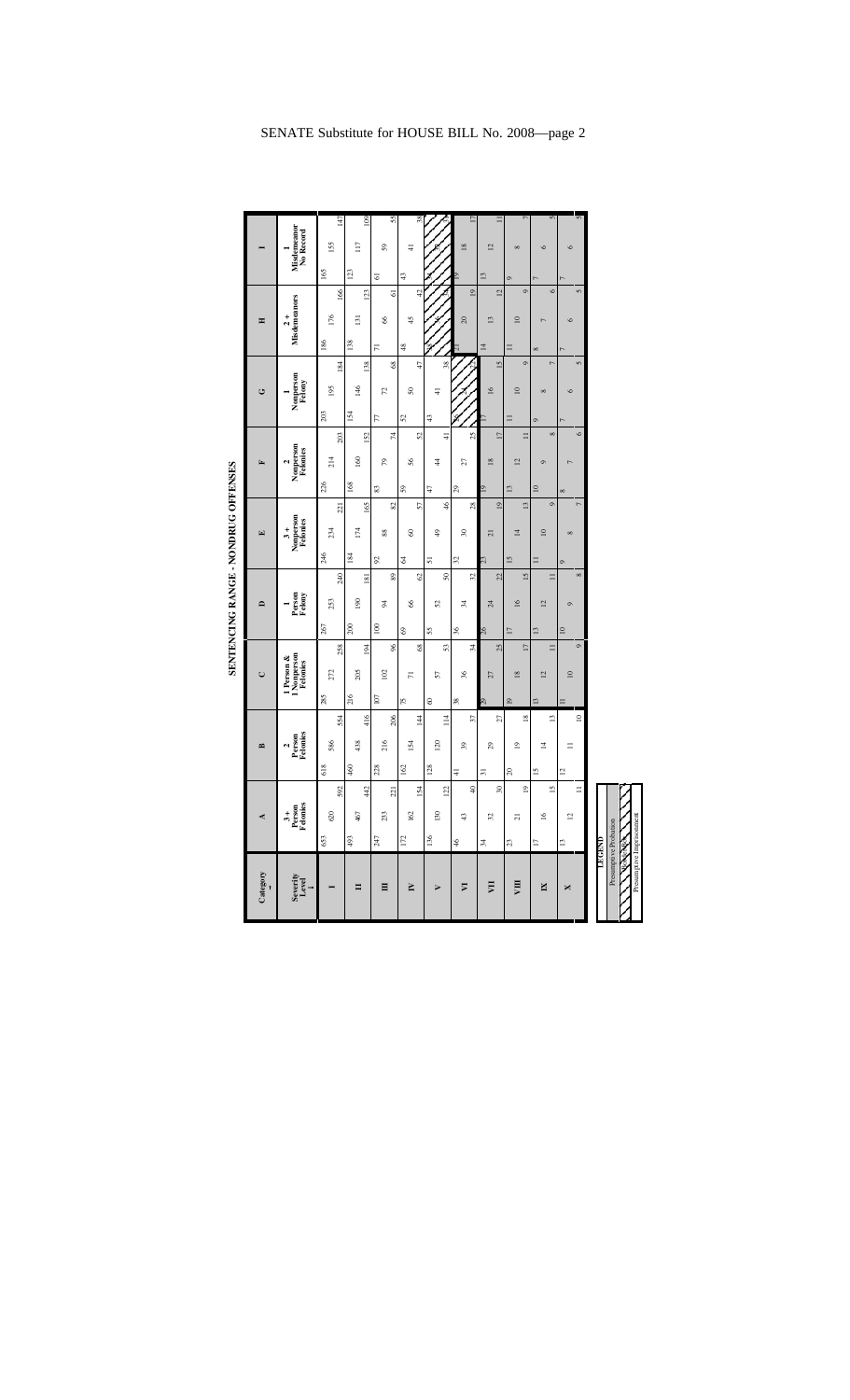(b) Sentences expressed in the sentencing guidelines grid for nondrug crimes represent months of imprisonment.

(c) The sentencing guidelines grid is a two-dimensional crime severity and criminal history classification tool. The grid's vertical axis is the crime severity scale which classifies current crimes of conviction. The grid's horizontal axis is the criminal history scale which classifies criminal histories.

(d) The sentencing guidelines grid for nondrug crimes as provided in this section defines presumptive punishments for felony convictions, subject to the sentencing court's discretion to enter a departure sentence. The appropriate punishment for a felony conviction should depend on the severity of the crime of conviction when compared to all other crimes and the offender's criminal history.

(e) (1) The sentencing court has discretion to sentence at any place within the sentencing range. In the usual case it is recommended that the sentencing judge select the center of the range and reserve the upper and lower limits for aggravating and mitigating factors insufficient to warrant a departure.

(2) In presumptive imprisonment cases, the sentencing court shall pronounce the complete sentence which shall include the:

(A) Prison sentence;

(B) maximum potential reduction to such sentence as a result of good time; and

(C) period of postrelease supervision at the sentencing hearing. Failure to pronounce the period of postrelease supervision shall not negate the existence of such period of postrelease supervision.

(3) In presumptive nonprison cases, the sentencing court shall pronounce the:

(A) Prison sentence; and

(B) duration of the nonprison sanction at the sentencing hearing.

(f) Each grid block states the presumptive sentencing range for an offender whose crime of conviction and criminal history place such offender in that grid block. If an offense is classified in a grid block below the dispositional line, the presumptive disposition shall be nonimprisonment. If an offense is classified in a grid block above the dispositional line, the presumptive disposition shall be imprisonment. If an offense is classified in grid blocks 5-H, 5-I or 6-G, the court may impose an optional nonprison sentence as provided in subsection (q).

(g) The sentence for a violation of section 48, and amendments thereto, *K.S.A. 21-3415, prior to its repeal,* aggravated battery against a law enforcement officer committed prior to July 1, 2006, or a violation of *subsection (d) of* section 47 *of chapter 136 of the 2010 Session Laws of Kansas*, and amendments thereto, aggravated assault against a law enforcement officer, which places the defendant's sentence in grid block 6-H or 6-I shall be presumed imprisonment. The court may impose an optional nonprison sentence as provided in subsection (q).

(h) When a firearm is used to commit any person felony, the offender's sentence shall be presumed imprisonment. The court may impose an optional nonprison sentence as provided in subsection (q).

(i) (l) The sentence for the violation of the felony provision of K.S.A. 8-1567, subsection (b)(3) of section 49 *of chapter 136 of the 2010 Session Laws of Kansas*, subsections (b)(3) and (b)(4) of section 109 *of chapter 136 of the 2010 Session Laws of Kansas*, section 223 *of chapter 136 of the 2010 Session Laws of Kansas* and section 227 *of chapter 136 of the 2010 Session Laws of Kansas*, and amendments thereto, shall be as provided by the specific mandatory sentencing requirements of that section and shall not be subject to the provisions of this section or section 288 *of chapter 136 of the 2010 Session Laws of Kansas*, and amendments thereto.

*(2)* If because of the offender's criminal history classification the offender is subject to presumptive imprisonment or if the judge departs from a presumptive probation sentence and the offender is subject to imprisonment, the provisions of this section and section 288 *of chapter 136 of the 2010 Session Laws of Kansas*, and amendments thereto, shall apply and the offender shall not be subject to the mandatory sentence as provided in section 109 *of chapter 136 of the 2010 Session Laws of Kansas*, and amendments thereto.

*(3)* Notwithstanding the provisions of any other section, the term of imprisonment imposed for the violation of the felony provision of K.S.A. 8-1567, subsection (b)(3) of section 49 *of chapter 136 of the 2010 Session*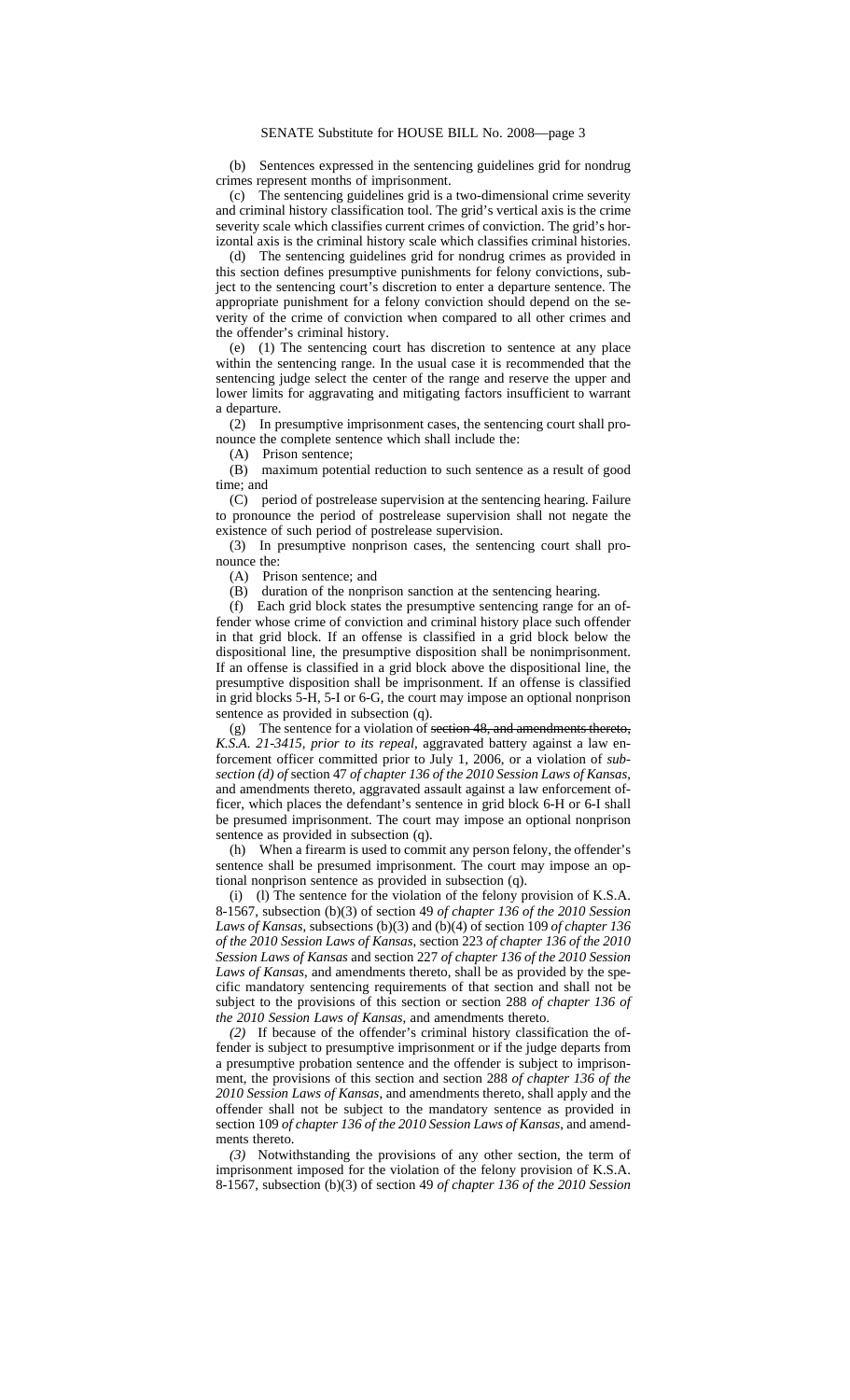*Laws of Kansas*, subsections (b)(3) and (b)(4) of section 109 *of chapter 136 of the 2010 Session Laws of Kansas*, section 223 and section 227 *of chapter 136 of the 2010 Session Laws of Kansas*, and amendments thereto, shall not be served in a state facility in the custody of the secretary of corrections, except that the term of imprisonment for felony violations of K.S.A. 8- 1567, and amendments thereto, may be served in a state correctional facility designated by the secretary of corrections if the secretary determines that substance abuse treatment resources and facility capacity is available. The secretary's determination regarding the availability of treatment resources and facility capacity shall not be subject to review.

(j) (1) The sentence for any persistent sex offender whose current convicted crime carries a presumptive term of imprisonment shall be double the maximum duration of the presumptive imprisonment term. The sentence for any persistent sex offender whose current conviction carries a presumptive nonprison term shall be presumed imprisonment and shall be double the maximum duration of the presumptive imprisonment term.

(2) Except as otherwise provided in this subsection, as used in this subsection, ''persistent sex offender'' means a person who:

(A) (i) Has been convicted in this state of a sexually violent crime, as defined in K.S.A. 22-3717, and amendments thereto; and

(ii) at the time of the conviction under  $\frac{\text{parameter}}{\text{parameter}}$  *subsection* (j)(2)(A)(i) has at least one conviction for a sexually violent crime, as defined in K.S.A. 22-3717, and amendments thereto, in this state or comparable felony under the laws of another state, the federal government or a foreign government; or

(B) (i) has been convicted of rape, as defined in K.S.A. 21-3502, prior to its repeal, or section 67 *of chapter 136 of the 2010 Session Laws of Kansas*, and amendments thereto; and

(ii) at the time of the conviction under  $\frac{\text{parameter}}{\text{parameter}}$  *subsection* (j)(2)(B)(i) has at least one conviction for rape in this state or comparable felony under the laws of another state, the federal government or a foreign government.

(3) Except as provided in  $\frac{\text{parameter of}}{\text{softmax}}$  *subsection (j)*(2)(B), the provisions of this subsection shall not apply to any person whose current convicted crime is a severity level 1 or 2 felony.

(k) (1) If it is shown at sentencing that the offender committed any felony violation for the benefit of, at the direction of, or in association with any criminal street gang, with the specific intent to promote, further or assist in any criminal conduct by gang members, the offender's sentence shall be presumed imprisonment. The court may impose an optional nonprison sentence as provided in subsection (q).

(2) As used in this subsection, ''criminal street gang'' means any organization, association or group of three or more persons, whether formal or informal, having as one of its primary activities:

(A) The commission of one or more person felonies; or

(B) the commission of felony violations of K.S.A. 2009 *2010* Supp. 21-36a01 through 21-36a17, and amendments thereto; and

(C) its members have a common name or common identifying sign or symbol; and

(D) its members, individually or collectively, engage in or have engaged in the commission, attempted commission, conspiracy to commit or solicitation of two or more person felonies or felony violations of K.S.A. 2009 *2010* Supp. 21-36a01 through 21-36a17, and amendments thereto, or any substantially similar offense from another jurisdiction.

(l) Except as provided in subsection (o), the sentence for a violation of subsection (a)(1) of section 93 *of chapter 136 of the 2010 Session Laws of Kansas*, and amendments thereto, *or any attempt or conspiracy, as defined in sections 33 and 34 of chapter 136 of the 2010 Session Laws of Kansas, and amendments thereto, to commit such offense,* when such person being sentenced has a prior conviction for a violation of subsection (a) or (b) of K.S.A. 21-3715, prior to its repeal, 21-3716, prior to its repeal, subsection (a)(1) or (a)(2) of section 93 *of chapter 136 of the 2010 Session Laws of Kansas,* or subsection (b) of section 93 *of chapter 136 of the 2010 Session Laws of Kansas*, and amendments thereto, *or any attempt or conspiracy to commit such offense*, shall be **presumed** *presumptive* imprisonment.

(m) The sentence for a violation of K.S.A 22-4903 or subsection (a)(2) of section 138 *of chapter 136 of the 2010 Session Laws of Kansas*, and amendments thereto, shall be presumptive imprisonment. If an offense under such sections is classified in grid blocks 5-E, 5-F, 5-G, 5-H or 5-I, the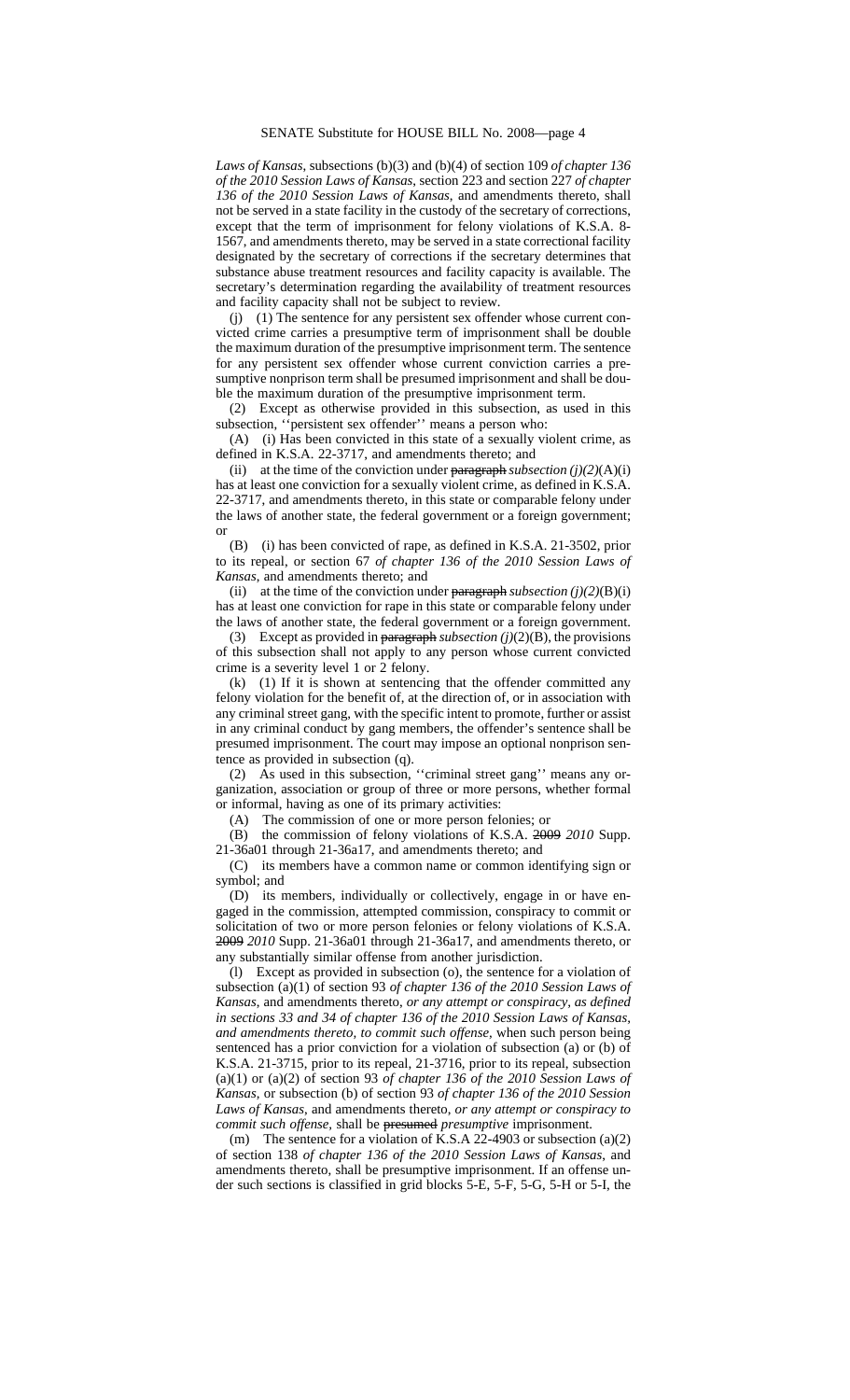court may impose an optional nonprison sentence as provided in subsection (q).

(n) The sentence for a violation of criminal deprivation of property, as defined in section 89 *of chapter 136 of the 2010 Session Laws of Kansas*, and amendments thereto, when such property is a motor vehicle, and when such person being sentenced has any combination of two or more prior convictions of subsection (b) of K.S.A. 21-3705, prior to its repeal, or of criminal deprivation of property, as defined in section 89 *of chapter 136 of the 2010 Session Laws of Kansas*, and amendments thereto, when such property is a motor vehicle, shall be presumptive imprisonment. Such sentence shall not be considered a departure and shall not be subject to appeal.

(o) The sentence for a felony violation of theft of property as defined in section 87 *of chapter 136 of the 2010 Session Laws of Kansas*, and amendments thereto, or burglary as defined in subsection (a) of section 93 *of chapter 136 of the 2010 Session Laws of Kansas*, and amendments thereto, when such person being sentenced has no prior convictions for a violation of K.S.A. 21-3701 or 21-3715, prior to their repeal, or theft of property as defined in section 87 *of chapter 136 of the 2010 Session Laws of Kansas*, and amendments thereto, or burglary as defined in subsection (a) of section 93 *of chapter 136 of the 2010 Session Laws of Kansas*, and amendments thereto; or the sentence for a felony violation of theft of property as defined in section 87 *of chapter 136 of the 2010 Session Laws of Kansas*, and amendments thereto, when such person being sentenced has one or two prior felony convictions for a violation of K.S.A. 21-3701, 21- 3715 or 21-3716, prior to their repeal, or theft of property as defined in section 87 *of chapter 136 of the 2010 Session Laws of Kansas*, and amendments thereto, or burglary *or aggravated burglary* as defined in section 93 *of chapter 136 of the 2010 Session Laws of Kansas*, and amendments thereto; or the sentence for a felony violation of burglary as defined in subsection (a) of section 93 *of chapter 136 of the 2010 Session Laws of Kansas*, and amendments thereto, when such person being sentenced has one prior felony conviction for a violation of K.S.A. 21-3701, 21-3715 or 21-3716, prior to their repeal, or theft of property as defined in section 87 *of chapter 136 of the 2010 Session Laws of Kansas*, and amendments thereto, or burglary *or aggravated burglary* as defined in section 93 *of chapter 136 of the 2010 Session Laws of Kansas*, and amendments thereto, shall be the sentence as provided by this section, except that the court may order an optional nonprison sentence for a defendant to participate in a drug treatment program, including, but not limited to, an approved after-care plan, if the court makes the following findings on the record:

(1) Substance abuse was an underlying factor in the commission of the crime;

(2) substance abuse treatment in the community is likely to be more effective than a prison term in reducing the risk of offender recidivism; and

(3) participation in an intensive substance abuse treatment program will serve community safety interests.

A defendant sentenced to an optional nonprison sentence under this subsection shall be supervised by community correctional services. The provisions of subsection (f)(1) of section 305 *of chapter 136 of the 2010 Session Laws of Kansas*, and amendments thereto, shall apply to a defendant sentenced under this subsection. The sentence under this subsection shall not be considered a departure and shall not be subject to appeal.

(p) The sentence for a felony violation of theft of property as defined in section 87 *of chapter 136 of the 2010 Session Laws of Kansas*, and amendments thereto, when such person being sentenced has any combination of three or more prior felony convictions for violations of K.S.A. 21-3701, 21-3715 or 21-3716, prior to their repeal, or theft of property as defined in section 87 *of chapter 136 of the 2010 Session Laws of Kansas*, and amendments thereto, or burglary *or aggravated burglary* as defined in section 93 *of chapter 136 of the 2010 Session Laws of Kansas, and amendments thereto*; or the sentence for a violation of burglary as defined in subsection (a) of section 93 *of chapter 136 of the 2010 Session Laws of Kansas*, and amendments thereto, when such person being sentenced has any combination of two or more prior convictions for violations of K.S.A. 21-3701, 21-3715 and 21-3716, prior to their repeal, or theft of property as defined in section 87 *of chapter 136 of the 2010 Session Laws of Kansas*, and amendments thereto, or burglary *or aggravated burglary* as defined in section 93 *of chapter 136 of the 2010 Session Laws of Kansas*, and amend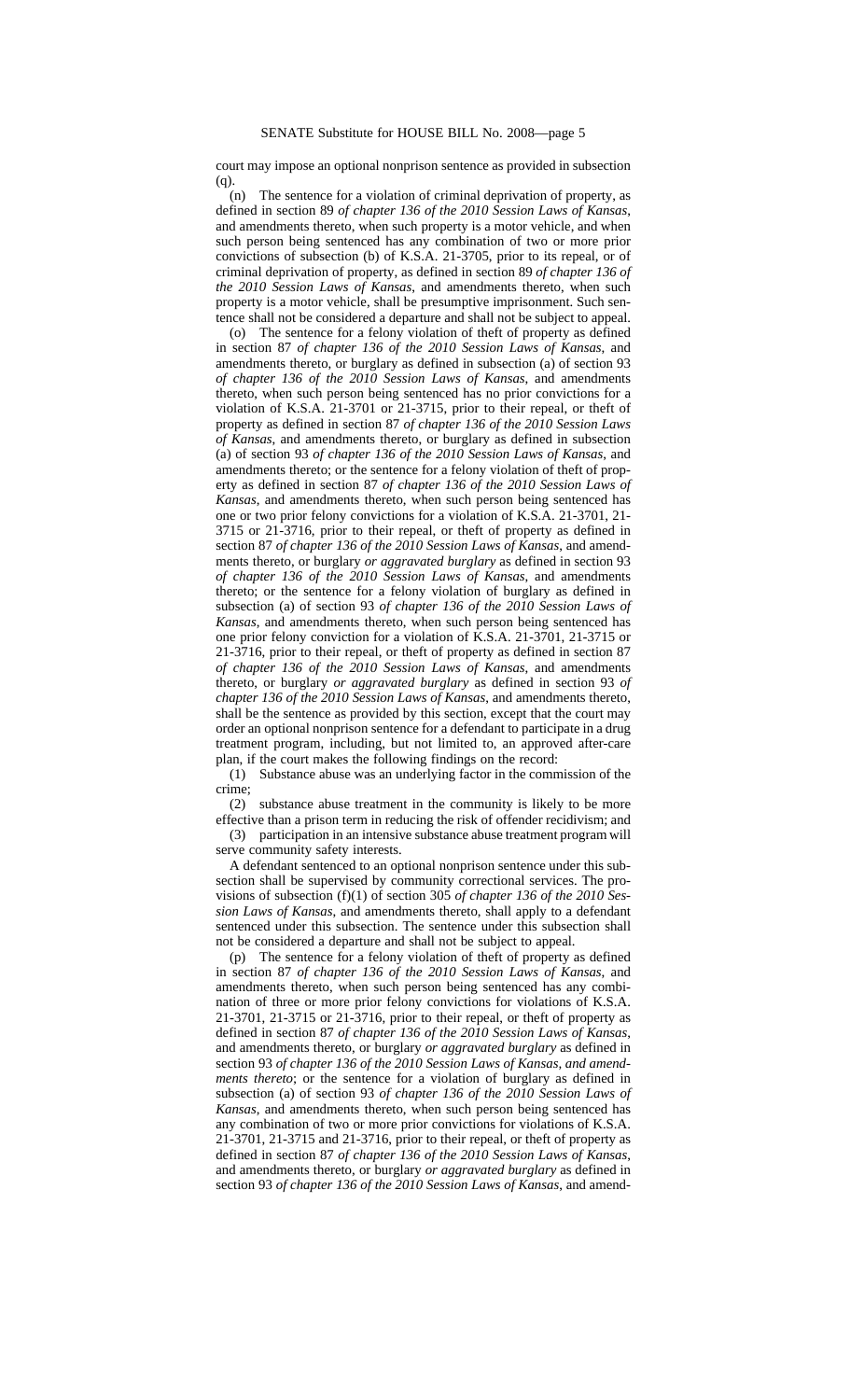ments thereto, shall be presumed imprisonment and the defendant shall be sentenced to prison as provided by this section, except that the court may recommend that an offender be placed in the custody of the secretary of corrections, in a facility designated by the secretary to participate in an intensive substance abuse treatment program, upon making the following findings on the record:

(1) Substance abuse was an underlying factor in the commission of the crime;

(2) substance abuse treatment with a possibility of an early release from imprisonment is likely to be more effective than a prison term in reducing the risk of offender recidivism; and

(3) participation in an intensive substance abuse treatment program with the possibility of an early release from imprisonment will serve community safety interests by promoting offender reformation.

The intensive substance abuse treatment program shall be determined by the secretary of corrections, but shall be for a period of at least four months. Upon the successful completion of such intensive treatment program, the offender shall be returned to the court and the court may modify the sentence by directing that a less severe penalty be imposed in lieu of that originally adjudged within statutory limits. If the offender's term of imprisonment expires, the offender shall be placed under the applicable period of postrelease supervision. The sentence under this subsection shall not be considered a departure and shall not be subject to appeal.

(q) As used in this section, an ''optional nonprison sentence'' is a sentence which the court may impose, in lieu of the presumptive sentence, upon making the following findings on the record:

(1) An appropriate treatment program exists which is likely to be more effective than the presumptive prison term in reducing the risk of offender recidivism; and

(2) the recommended treatment program is available and the offender can be admitted to such program within a reasonable period of time; or

(3) the nonprison sanction will serve community safety interests by promoting offender reformation.

Any decision made by the court regarding the imposition of an optional nonprison sentence shall not be considered a departure and shall not be subject to appeal.

(r) The sentence for a violation of subsection (c)(2) of section 48 *of chapter 136 of the 2010 Session Laws of Kansas*, and amendments thereto, shall be presumptive imprisonment and shall be served consecutively to any other term or terms of imprisonment imposed. Such sentence shall not be considered a departure and shall not be subject to appeal.

*(s) The sentence for a violation of section 76 of chapter 136 of the 2010 Session Laws of Kansas, and amendments thereto, shall be presumptive imprisonment. Such sentence shall not be considered a departure and shall not be subject to appeal.*

*(t) (1) If the trier of fact makes a finding that an offender wore or used ballistic resistant material in the commission of, or attempt to commit, or flight from any felony, in addition to the sentence imposed pursuant to the Kansas sentencing guidelines act, the offender shall be sentenced to an additional 30 months' imprisonment.*

*(2) The sentence imposed pursuant to subsection (t)(1) shall be presumptive imprisonment and shall be served consecutively to any other term or terms of imprisonment imposed. Such sentence shall not be considered a departure and shall not be subject to appeal.*

*(3) As used in this subsection, ''ballistic resistant material'' means: (A) Any commercially produced material designed with the purpose of providing ballistic and trauma protection, including, but not limited to, bulletproof vests and kevlar vests; and (B) any homemade or fabricated substance or item designed with the purpose of providing ballistic and trauma protection.*

*(u) The sentence for a violation of section 177 of chapter 136 of the 2010 Session Laws of Kansas, and amendments thereto, or any attempt or conspiracy, as defined in sections 33 and 34 of chapter 136 of the 2010 Session Laws of Kansas, and amendments thereto, to commit such offense, when such person being sentenced has a prior conviction for a violation of K.S.A. 21-4018, prior to its repeal, or section 177 of chapter 136 of the 2010 Session Laws of Kansas, and amendments thereto, or any attempt or conspiracy to commit such offense, shall be presumptive imprisonment.*